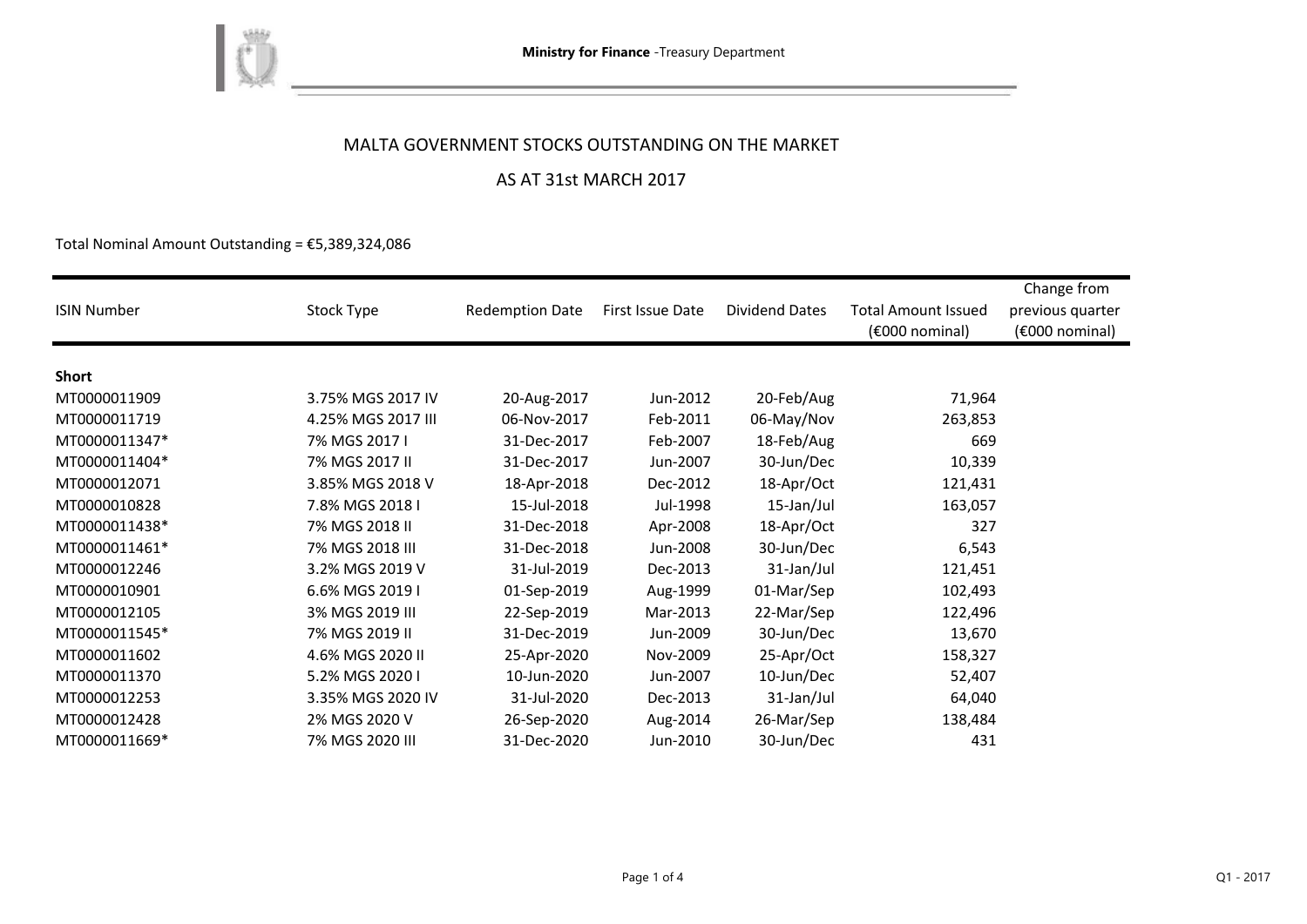

# MALTA GOVERNMENT STOCKS OUTSTANDING ON THE MARKET AS AT 31st MARCH 2017

| <b>ISIN Number</b> | Stock Type        | <b>Redemption Date</b> | <b>First Issue Date</b> | <b>Dividend Dates</b> | <b>Total Amount Issued</b><br>(€000 nominal) | Change from<br>previous quarter<br>(€000 nominal) |
|--------------------|-------------------|------------------------|-------------------------|-----------------------|----------------------------------------------|---------------------------------------------------|
| Short (cont.)      |                   |                        |                         |                       |                                              |                                                   |
| MT0000011164       | 5% MGS 2021 I     | 08-Aug-2021            | May-2004                | 08-Feb/Aug            | 458,845                                      |                                                   |
| MT0000011750*      | 7% MGS 2021 II    | 31-Dec-2021            | Jun-2011                | 18-Jun/Dec            | 466                                          |                                                   |
| MT0000011768*      | 7% MGS 2021 III   | 31-Dec-2021            | Jun-2011                | 30-Jun/Dec            | 2,859                                        |                                                   |
| MT0000011891       | 4.3% MGS 2022 II  | 15-May-2022            | Feb-2012                | 15-May/Nov            | 240,169                                      |                                                   |
| MT0000012618       | 1.5% MGS 2022 IV  | 11-Jul-2022            | Feb-2016                | 11-Jan/Jul            | 63,397                                       |                                                   |
| MT0000011172       | 5.1% MGS 2022 I   | 16-Aug-2022            | Aug-2004                | 16-Feb/Aug            | 71,048                                       |                                                   |
| MT0000011982*      | 7% MGS 2022 III   | 31-Dec-2022            | Sep-2012                | 01-Mar/Sep            | 1,319                                        |                                                   |
| MT0000011123       | 5.5% MGS 2023 I   | 06-Jul-2023            | Jul-2003                | 06-Jan/Jul            | 78,811                                       |                                                   |
| MT0000012782/12790 | 1.4% MGS 2023 III | 11-Nov-2023            | Feb-2017                | 11-May/Nov            | 125,277                                      | 125,277                                           |
| MT0000012238*      | 7% MGS 2023 II    | 31-Dec-2023            | Nov-2013                | 18-May/Nov            | 2,404                                        |                                                   |
| <b>Medium</b>      |                   |                        |                         |                       |                                              |                                                   |
| MT0000012303       | 3.3% MGS 2024 I   | 12-Nov-2024            | Mar-2014                | 12-May/Nov            | 24,051                                       |                                                   |
| MT0000012394*      | 7% MGS 2024 II    | 31-Dec-2024            | Aug-2014                | 18-Feb/Aug            | 1,135                                        |                                                   |
| MT0000012543*      | 7% MGS 2025 I     | 31-Dec-2025            | Aug-2015                | 14-Feb/Aug            | 2,008                                        |                                                   |
| MT0000012675*      | 7% MGS 2026 I     | 31-Dec-2026            | Jul-2016                | 25-Jan/Jul            | 734                                          |                                                   |
| MT0000012816/12824 | 1.5% MGS 2027 I   | 15-Jun-2027            | Feb-2017                | 15-Jun/Dec            | 37,055                                       | 37,055                                            |
| MT0000012055       | 4.8% MGS 2028 I   | 11-Sep-2028            | Nov-2012                | 11-Mar/Sep            | 107,030                                      |                                                   |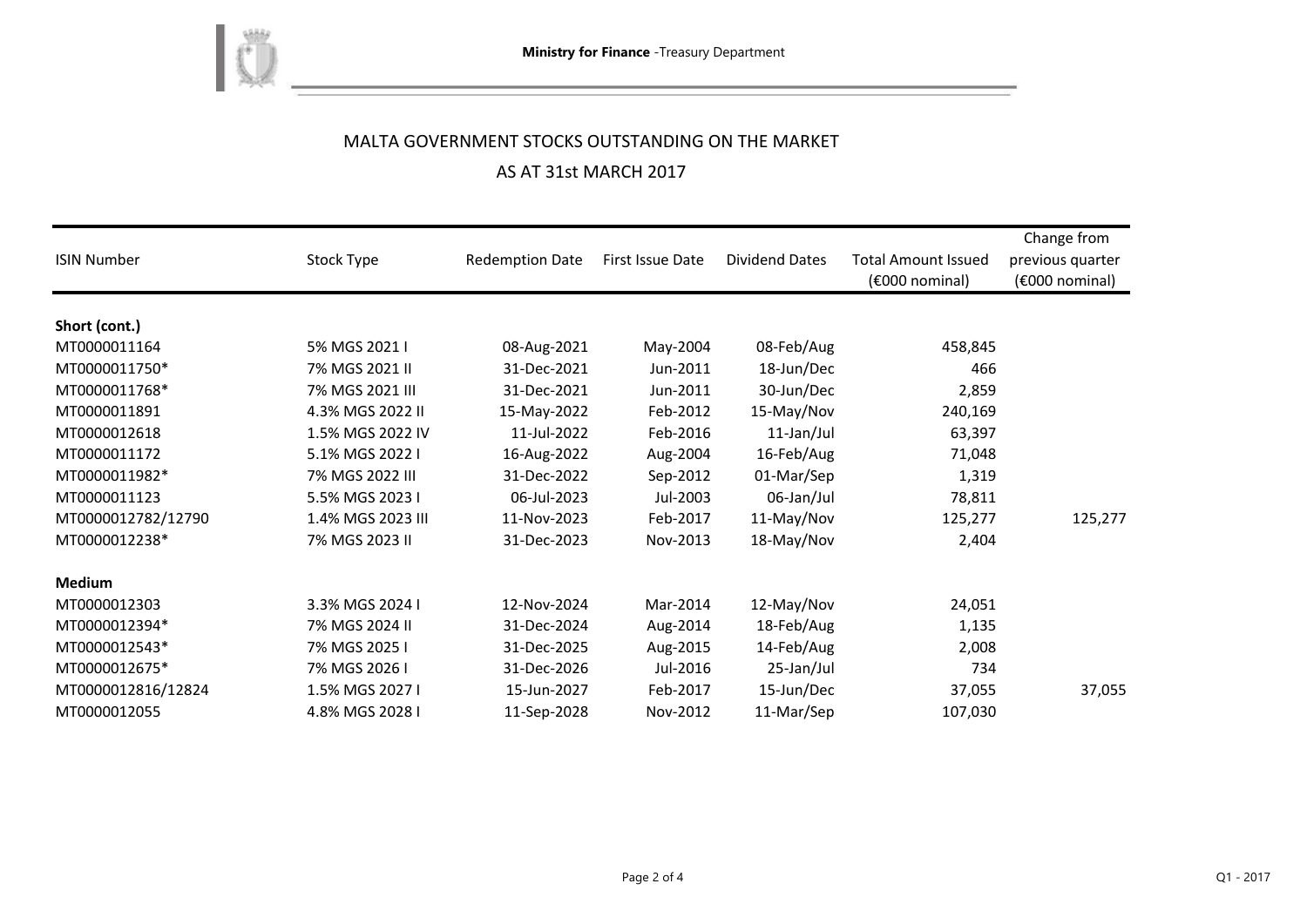

## MALTA GOVERNMENT STOCKS OUTSTANDING ON THE MARKET

### AS AT 31st MARCH 2017

| <b>ISIN Number</b> | Stock Type        | <b>Redemption Date</b> | First Issue Date | <b>Dividend Dates</b> | <b>Total Amount Issued</b><br>$(6000)$ nominal) | Change from<br>previous quarter<br>$(6000)$ nominal) |
|--------------------|-------------------|------------------------|------------------|-----------------------|-------------------------------------------------|------------------------------------------------------|
|                    |                   |                        |                  |                       |                                                 |                                                      |
| Medium (cont.)     |                   |                        |                  |                       |                                                 |                                                      |
| MT0000012139       | 4.5% MGS 2028 II  | 25-Oct-2028            | Mar-2013         | 25-Apr/Oct            | 286,652                                         |                                                      |
| MT0000012535       | 2.3% MGS 2029 II  | 24-Jul-2029            | Jun-2015         | 24-Jan/Jul            | 143,518                                         |                                                      |
| MT0000011958       | 5.1% MGS 2029 I   | 01-Oct-2029            | Jun-2012         | 01-Apr/Oct            | 79,145                                          |                                                      |
| MT0000011651       | 5.25% MGS 2030 I  | 23-Jun-2030            | May-2010         | 23-Jun/Dec            | 440,166                                         |                                                      |
| MT0000011883       | 5.2% MGS 2031 I   | 16-Sep-2031            | Nov-2011         | 16-Mar/Sep            | 201,344                                         |                                                      |
|                    |                   |                        |                  |                       |                                                 |                                                      |
| Long               |                   |                        |                  |                       |                                                 |                                                      |
| MT0000012220       | 4.65% MGS 2032 I  | 22-Jul-2032            | Nov-2013         | 22-Jan/Jul            | 140,454                                         |                                                      |
| MT0000012337       | 4.45% MGS 2032 II | 03-Sep-2032            | Mar-2014         | 03-Mar/Sep            | 153,112                                         |                                                      |
| MT0000012386       | 4.3% MGS 2033 I   | 01-Aug-2033            | Jun-2014         | 01-Feb/Aug            | 150,700                                         |                                                      |
| MT0000012451       | 4.1% MGS 2034 I   | 18-Oct-2034            | Aug-2014         | 18-Apr/Oct            | 200,076                                         |                                                      |
| MT0000012840/12857 | 2.2% MGS 2035 I   | 24-Nov-2035            | Feb-2017         | 24-May/Nov            | 20,539                                          | 20,539                                               |
| MT0000012642       | 2.5% MGS 2036 I   | 17-Nov-2036            | Feb-2016         | 17-May/Nov            | 221,733                                         |                                                      |
| MT0000012774       | 2.1% MGS 2039 I   | 24-Aug-2039            | Oct-2016         | 24-Feb/Aug            | 159,102                                         |                                                      |
| MT0000012519       | 3% MGS 2040 I     | 11-Jun-2040            | Mar-2015         | 11-Jun/Dec            | 162,276                                         |                                                      |
| MT0000012725       | 2.4% MGS 2041 I   | 25-Jul-2041            | Aug-2016         | 25-Jan/Jul            | 153,670                                         |                                                      |